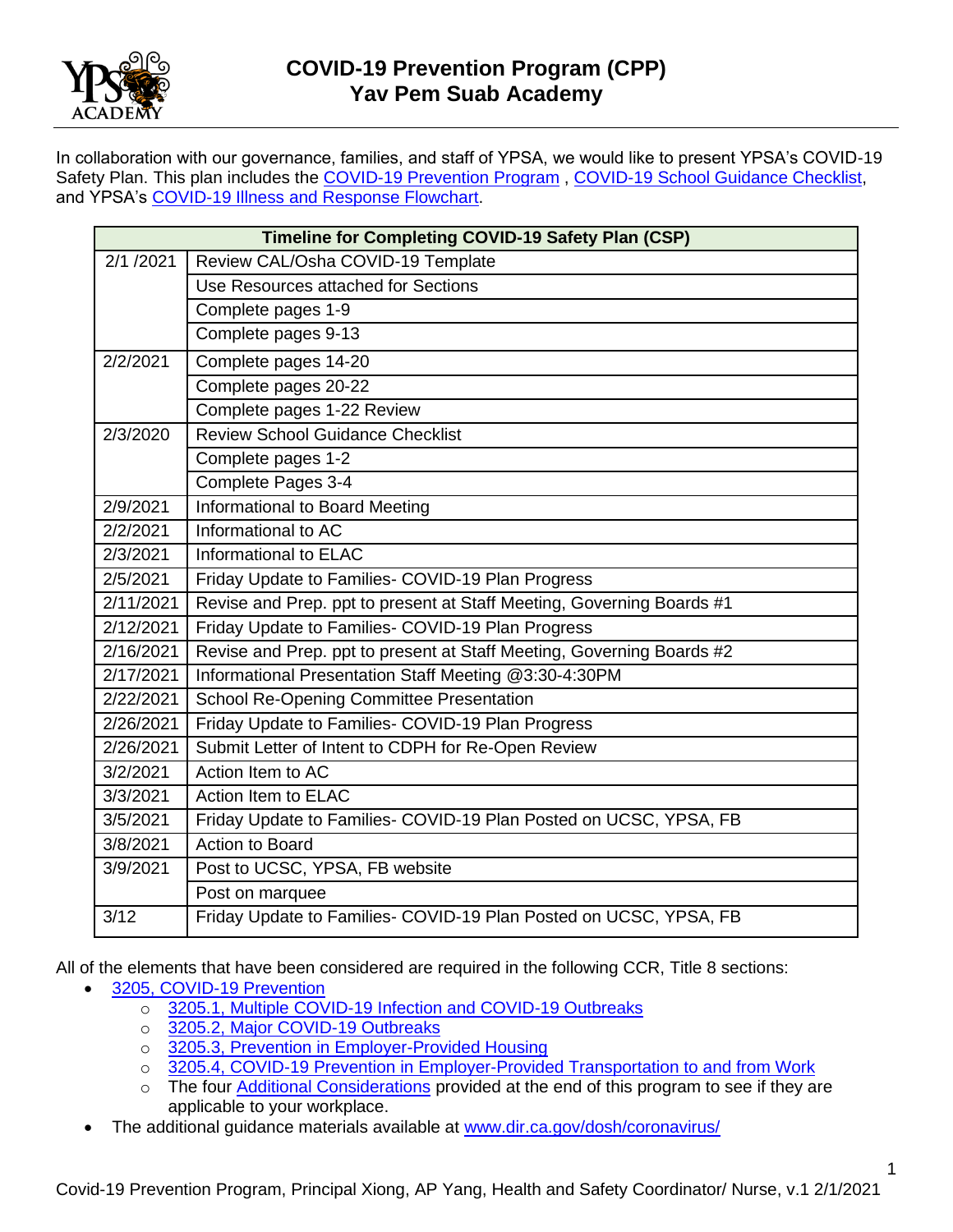

This CPP is designed to control exposures to the SARS-CoV-2 virus that may occur in our workplace.

**Date:** February 1, 2021

# **Authority and Responsibility**

The **Superintendent or Designee, of Urban Charter Schools Collective (UCSC), who oversees Yav Pem Suab Academy (YPSA)** has overall authority and responsibility for implementing the provisions of this CPP in our workplace. In addition, all managers and supervisors are responsible for implementing and maintaining the CPP in their assigned work areas and for ensuring employees receive answers to questions about the program in a language they understand.

All employees are responsible for using safe work practices, following all directives, policies and procedures, and assisting in maintaining a safe work environment.

# **Identification and Evaluation of COVID-19 Hazards**

We will implement the following in our workplace:

- Conduct workplace-specific evaluations using the **Appendix A: Identification of COVID-19 Hazards form**.
- Evaluate employees' potential workplace exposures to all persons at, or who may enter, our workplace.
- Review applicable orders and general and industry-specific guidance from the State of California, Cal/OSHA, and the local health department related to COVID-19 hazards and prevention.
- Evaluate existing COVID-19 prevention controls in our workplace and the need for different or additional controls.
- Conduct periodic inspections using the **Appendix B: COVID-19 Inspections form** as needed to identify unhealthy conditions, work practices, and work procedures related to COVID-19 and to ensure compliance with our COVID-19 policies and procedures.

### **Employee participation**

Employees and their authorized employees' representatives are encouraged to participate in the identification and evaluation of COVID-19hazards by:

Encouraging all employees to notify the Health and Safety Coordinator/ Nurse if they have symptoms of illness, are exposed to COVID-19, or if they have a positive COVID-19 test result.

### **Employee screening**

The following process is used to screen our employees:

- Complete a health self-screening at home.
- Upon entrance, visit the safe station located at the front office to sanitize hands and belongings, apply face coverings, and gloves.
- Complete "Mandatory Daily Health and Safety Screening", a temperature check and answer a series of health questions.
- Visit the Health and Safety Coordinator/ Nurse as needed.

## **Correction of COVID-19 Hazards**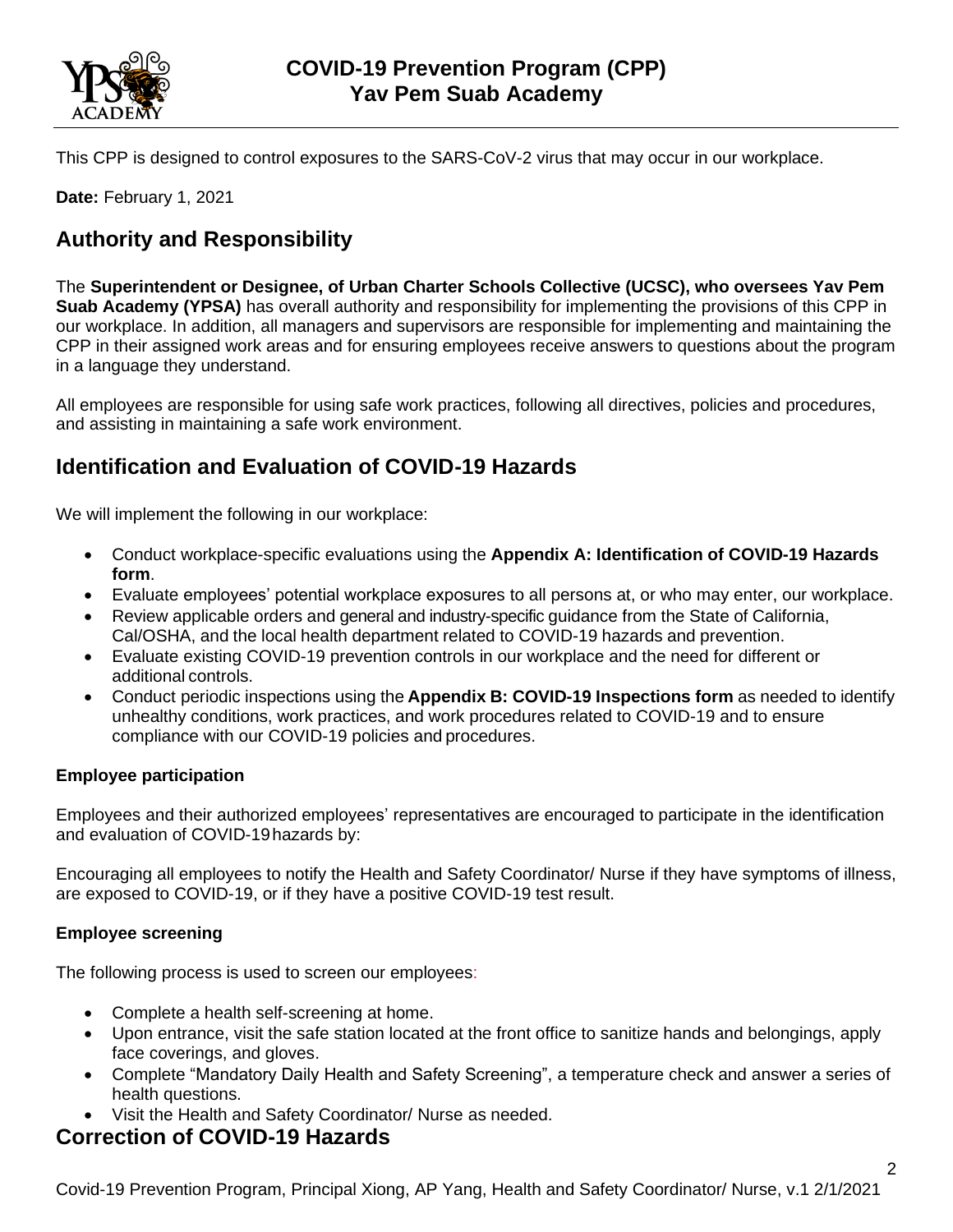

Unsafe or unhealthy work conditions, practices or procedures will be documented on the **Appendix B: COVID-19 Inspections** form, and corrected in a timely manner based on the severity of the hazards, as follows:

The Health and Safety Coordinator/ Nurse will complete a weekly walkthrough with the plant operations team. A list of violations will be generated in the walkthrough and shared with both the plant operations team and administrative team.

Additionally, the Health and Safety Coordinator/ Nurse will review Appendix A and B for potential COVID-19 hazards and exposures.

Corrections will be made in the following ways:

- The Health and Safety Coordinator/ Nurse will review COVID-19 Appendix A and communicate with the employee(s) in violation.
- The Health and Safety Coordinator/ Nurse will send a reminder email to employee(s) in violation.
- The Plant operations team will make necessary campus corrections.
- The Health and Safety Coordinator/ Nurse will place appropriate work orders to correct any violations.

### **Control of COVID-19 Hazards**

#### **Physical Distancing**

Where possible, we ensure at least six feet of physical distancing at all times in our workplace in the following ways:

- Use the 6-feet social distancing markers throughout the campus, ex. front office, hallways, bathrooms, classrooms, blacktop areas.
- Eliminate the need for workers to be in the workplace, ex. Remote work arrangements as appropriate.
- Supervisors to manage the rotation of office staff when remote work is conducted in a manner that still allows for the day-to-day operations to be completed as required.
- Adjust work processes or procedures, such as implementing the use of electronic signatures to limit the transfer of documents between employees when possible.
- Place social distancing signage around campus.
- Arrange desks and furniture to accommodate the 6-feet social distancing guidelines.
- Use of alternate bathroom urinals, stalls, and sinks.
- Outside water fountains turned off and classroom drinking fountains covered.
- Reduce the number of persons in an area at one time, including visitors.
- Stagger arrival, departure, work, and break times.
- Have parents and families remain in vehicles for support, ex. early dismissals, device pickups, work packets, etc.
- Conduct elective and special education classes remotely.
- Continue Achievement through Technology (ATT) and 1-1 interventions remotely.

Individuals will be kept as far apart as possible when there are situations where six feet of physical distancing cannot be achieved.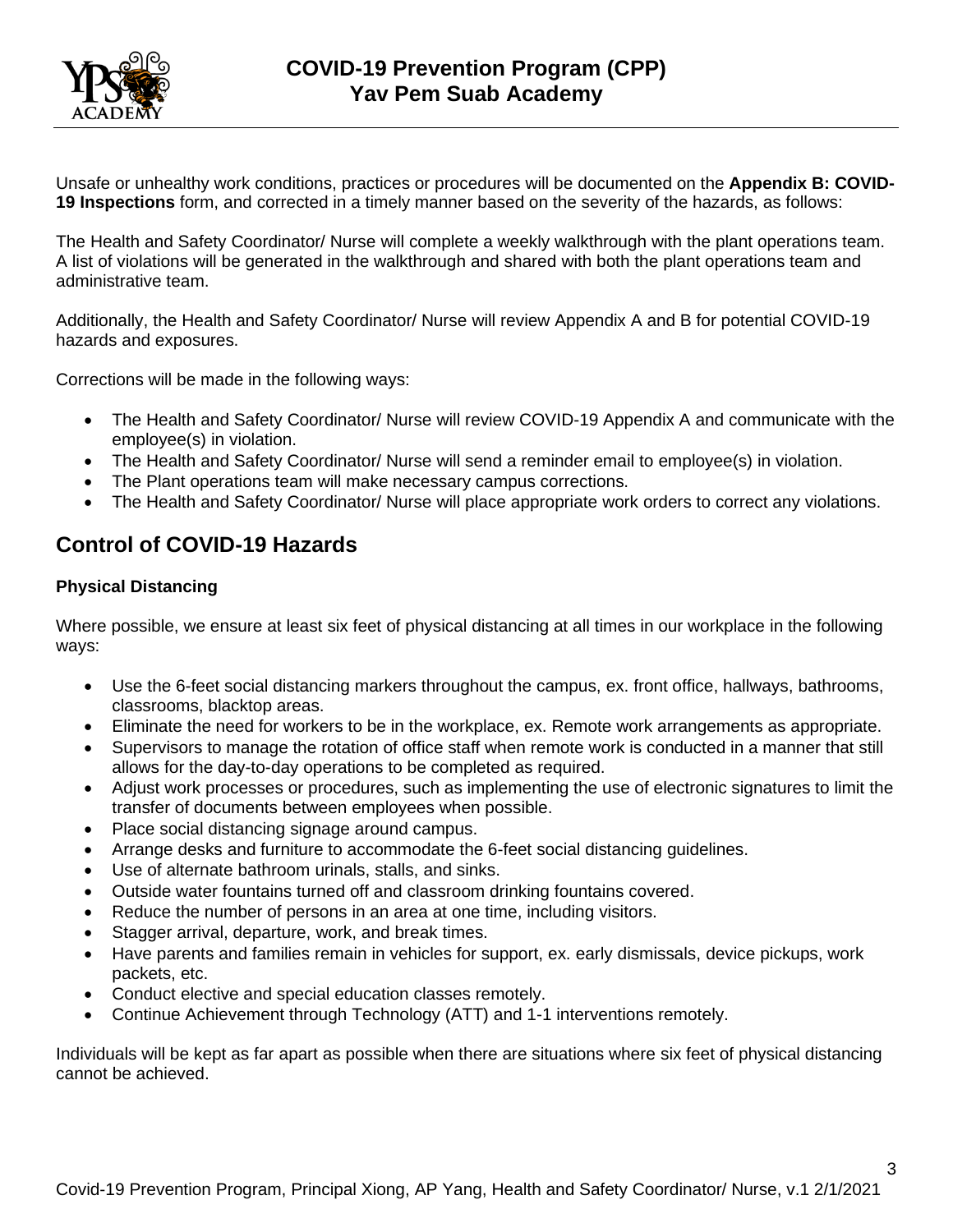

### **Face Coverings**

We provide disposable face coverings and ensure they are properly worn by employees over the nose and mouth, encourage six feet distance from other employees, including non-employees, and where required by orders from the California Department of Public Health (CDPH) or local health department. Face coverings are available at three different safe stations on site for employees to use if they need one. Steps to proper use and care of face covering are posted at each safe station.

The following are exceptions to the use of face coverings in our workplace:

- When an employee is alone in a room.
- While eating and drinking at the workplace, provided employees are at least six feet apart and outside air supply to the area, if indoors, has been maximized to the extent possible.
- Employees wearing respiratory protection in accordance with CCR Title 8 section 5144 or other safety orders.
- Employees who cannot wear face coverings due to a medical or mental health condition or disability, or who are hearing-impaired or communicating with a hearing-impaired person. Alternatives will be considered on a case-by-case basis.
- Employees who cannot wear face coverings for a medical reason must provide the school a doctor's note and use an alternative, ex. face shield with a drape.

### **Engineering controls**

We implement the following measures for situations where we cannot maintain at least six feet between individuals:

- Install plexiglass partitions at all administrative offices that serve as the primary entry point to their site and/or grant entry to the general public.
- Install plexiglass partitions on all scholar and teacher desks.
- Set up flexible and portable furniture (cots) in the library (isolation room) to help maintain social distancing and provide temporary barriers to support ill individuals for dismissal.
- Hire additional hallway monitors to support and monitor scholar, visitors, and employee interaction in the hallways, bathrooms, and classrooms to ensure observance of 6 feet social distancing.
- Follow health and safety guidelines and protocols in the health and safety binders.
- Follow the COVID-19 Prevention Plan (approved by AC 8/31/20).
- Follow the COVID-19 Illness and Response Flowchart.

We maximize, to the extent feasible, the quantity of outside air for our buildings with mechanical or natural ventilation systems by:

- Follow school entrance and exit process and protocols.
- Keep doors locked at all times.
- Encourage employees to leave windows open for proper ventilation.
- Monitor all bathrooms and classrooms.
- Work with SCUSD maintenance and facilities to ensure proper system ventilation.

### **Cleaning and disinfecting**

We implement the following cleaning and disinfection measures for frequently touched surfaces:

The plant operations team will: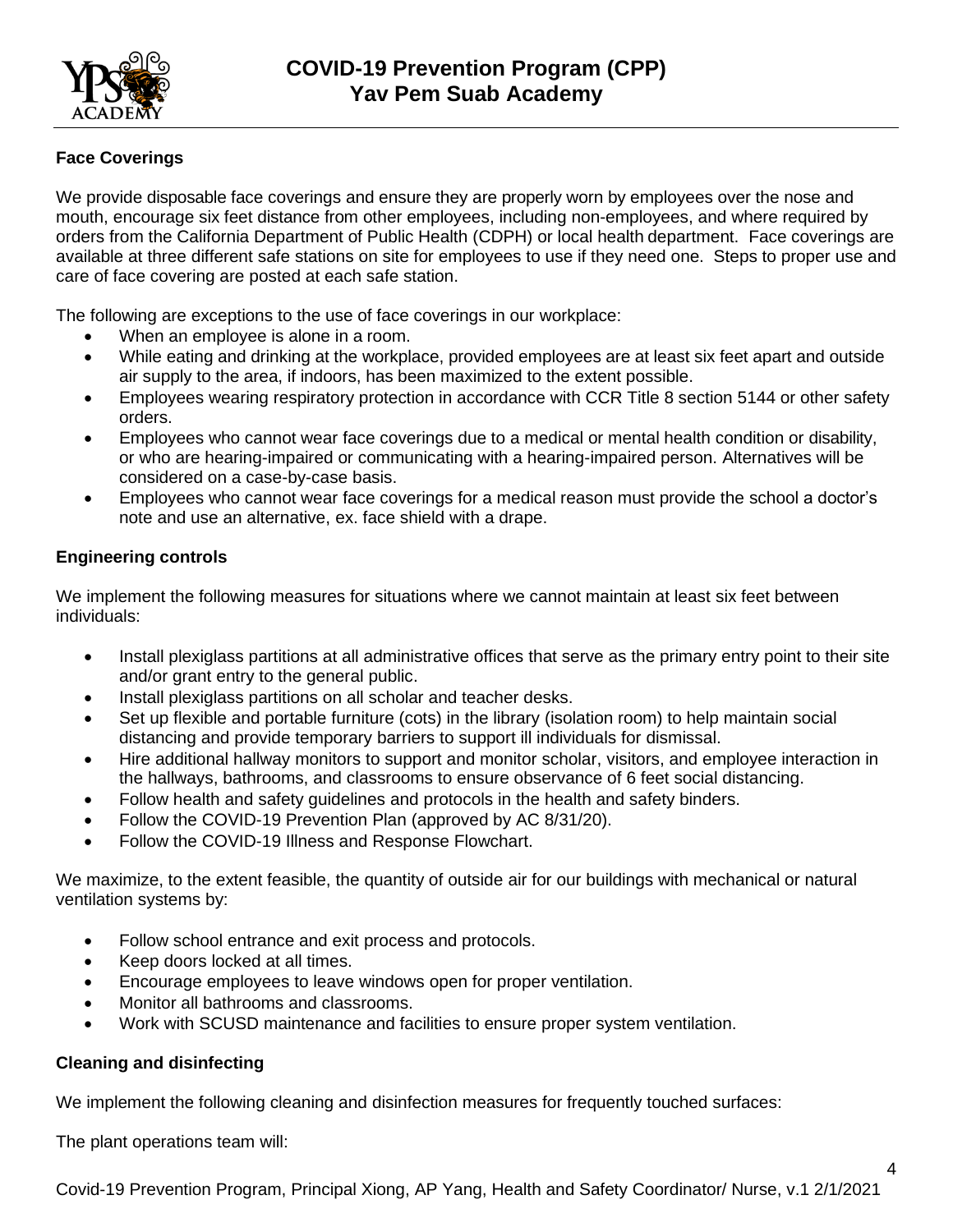

- Ensure adequate supplies and time for cleaning and disinfection properly.
- Inform the employees and authorized employee representatives of the frequency and scope of cleaning and disinfection.
- Clean all frequently touched surfaces twice a day using the following disinfecting solutions.
	- Quat-Stat 5 Disinfectant
	- Sanibet Multirange Sanitizer

Should we have a COVID-19 case in our workplace, we will implement the following procedures:

The Health and Safety Coordinator/Nurse will:

- 1. Notify Administrative team.
- 2. Notify the local public health department.
- 3. Identify any contact(s), quarantine, and exclude exposed contact(s) for 14 days after the last date the employee was present at work while infectious.
- 4. Isolate and exclude any exposed employee(s) from work for 14 days from symptom onset or test date.
- 5. Close off the area where COVID-19 was reported and air out for 24 hours.
- 6. Coordinate with the Plant Operations Team for deep cleaning and disinfection of the primary space where the employee spent significant time.
- 7. Recommend testing of contacts, prioritize symptomatic contacts (but will not shorten 14-day quarantine).
- 8. Conduct a return-to-work health screening interview.
- 9. Communicate instructions to employee(s) and families.

### **Shared tools, equipment, and personal protective equipment (PPE)**

PPE must not be shared, e.g., gloves, goggles, and face shields.

Items that employees come in regular physical contact with, such as phones, headsets, desks, keyboards, writing materials, instruments and tools must also not be shared, to the extent feasible.

Where there must be sharing, the items will be disinfected between uses:

- The Plant Operations Team has been trained to properly clean and disinfect classrooms, desks, partitions, highly touched surfaces, etc.
- Safe stations are supplied with masks, touchless hand sanitizer dispensers, disinfectant wipes, and gloves for employee use at three different locations.
- Highly touched surfaces will be disinfected twice a day.
- Disinfecting supplies will be maintained in the staff lounge, professional development room, isolation room, and every classroom.
- All employees and students are provided with their own devices, accessories, and chargers.
- The Plant Operations Team is provided with their own individual tools and disinfecting solutions.

#### **Hand sanitizing**

In order to implement effective hand sanitizing procedures, we:

- Train staff for proper hand hygiene
- Implement handwashing process and procedures.
- Students and employees are required to wash their hands at regular intervals. Regular hand washing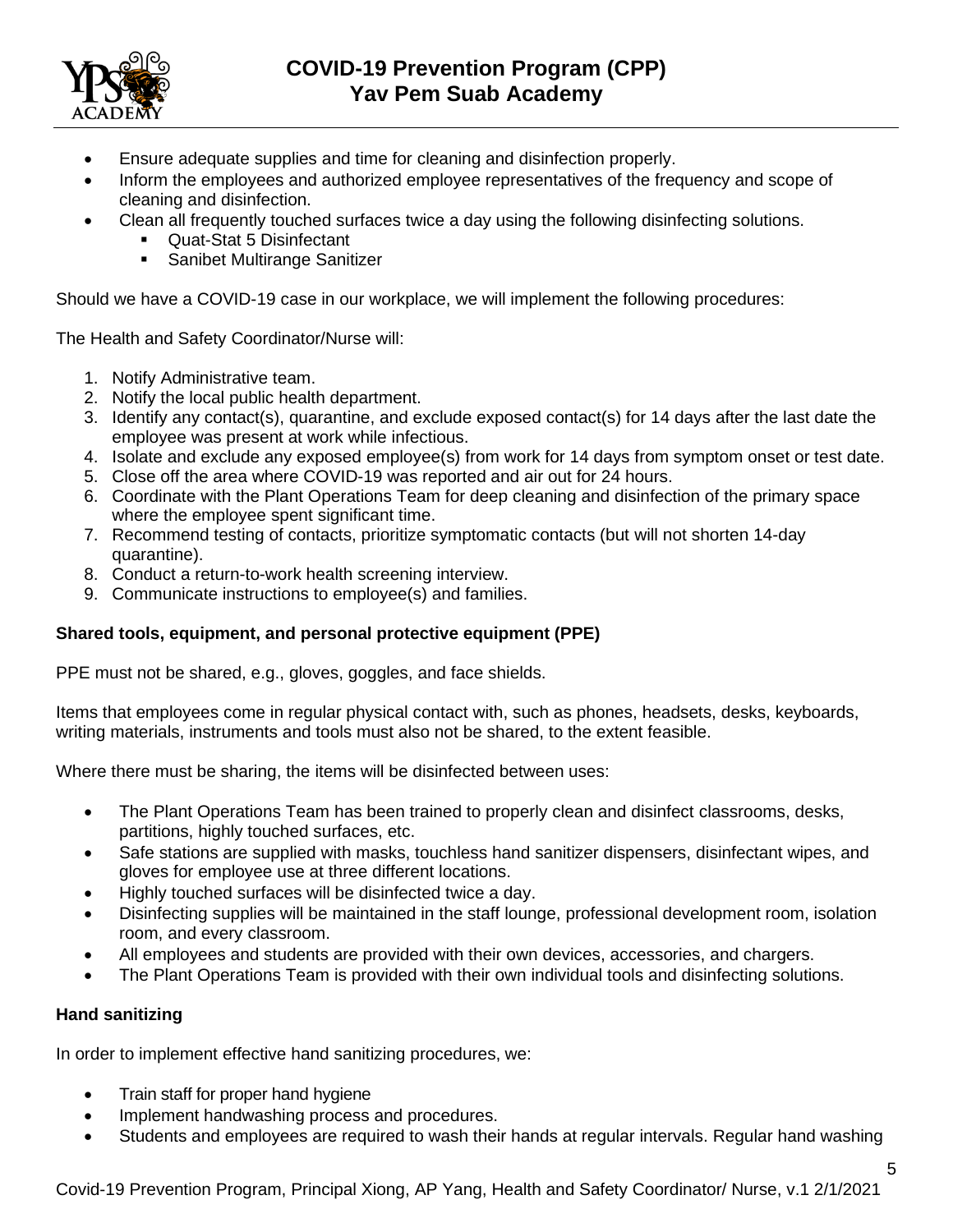

is preferred over the use of hand sanitizer and will be reinforced as the preferred method for healthy habits.

- Touchless hand sanitizer dispensers have been placed in the staff lounge, multi-purpose room, isolation room, office, and every classroom with ample refills to allow for sanitizing when hand washing is not immediately available.
- Three safe stations, equipped with touchless hand sanitizer dispensers, are located on campus to accommodate employees, students, and families.
- Hand sanitizing stations that are foot-pump operated are set up at the school entrance and exit.
- Pull-down paper towel dispensers are installed at each sink.
- An inventory list is maintained and shared with the facilities team to track the usage and need for reordering as PPE or sanitizing supplies run low.
- Signage has been posted around campus to promote healthy hygiene practices.

### **Personal protective equipment (PPE) used to control employees' exposure to COVID-19**

We evaluate the need for PPE (such as gloves, goggles, and face shields) as required by CCR Title 8, section 3380, and provide such PPE as needed.

When it comes to respiratory protection, we evaluate the need in accordance with CCR Title 8 section 5144 when the physical distancing requirements are not feasible or maintained.

## **Investigating and Responding to COVID-19 Cases**

This will be accomplished by using the **Appendix C: Investigating COVID-19 Cases form**.

Employees who had potential COVID-19 exposure in our workplace will be:

- Interviewed by Health and Safety Coordinator/ Nurse using contact tracing procedures.
- Employee(s) determined to have been exposed are notified and placed into quarantine.
- Free COVID-19 testing list from Sacramento County Health Department is offered to employees who have been deemed a close contact.
- The information on COVID-19 Sick Leave Policy will be provided to employees.

## **System for Communicating**

Our goal is to ensure that we have effective two-way communication with our employees, in a form they can readily understand, and that includes the following information and process on how to make a report:

- Notify the Health and Safety Coordinator/Nurse once an employee becomes aware of COVID-19 symptoms.
- The Health and Safety Coordinator/Nurse will
	- Use the COVID-19 Illness and Exposure Response Flowchart to provide quidance to employees, along with available COVID-19 testing sites and resources.
	- **■** Use Appendix C to record employee responses.
	- Communicate with the administrative team.
	- **Communicate with the Plant Operations Team for proper cleaning and disinfecting, as** appropriate.
- For additional information, please refer to our COVID-19 Prevention Plan on the [YPSA website](https://www.ypsacharter.org/) and [UCSC website.](https://urbancsc.org/)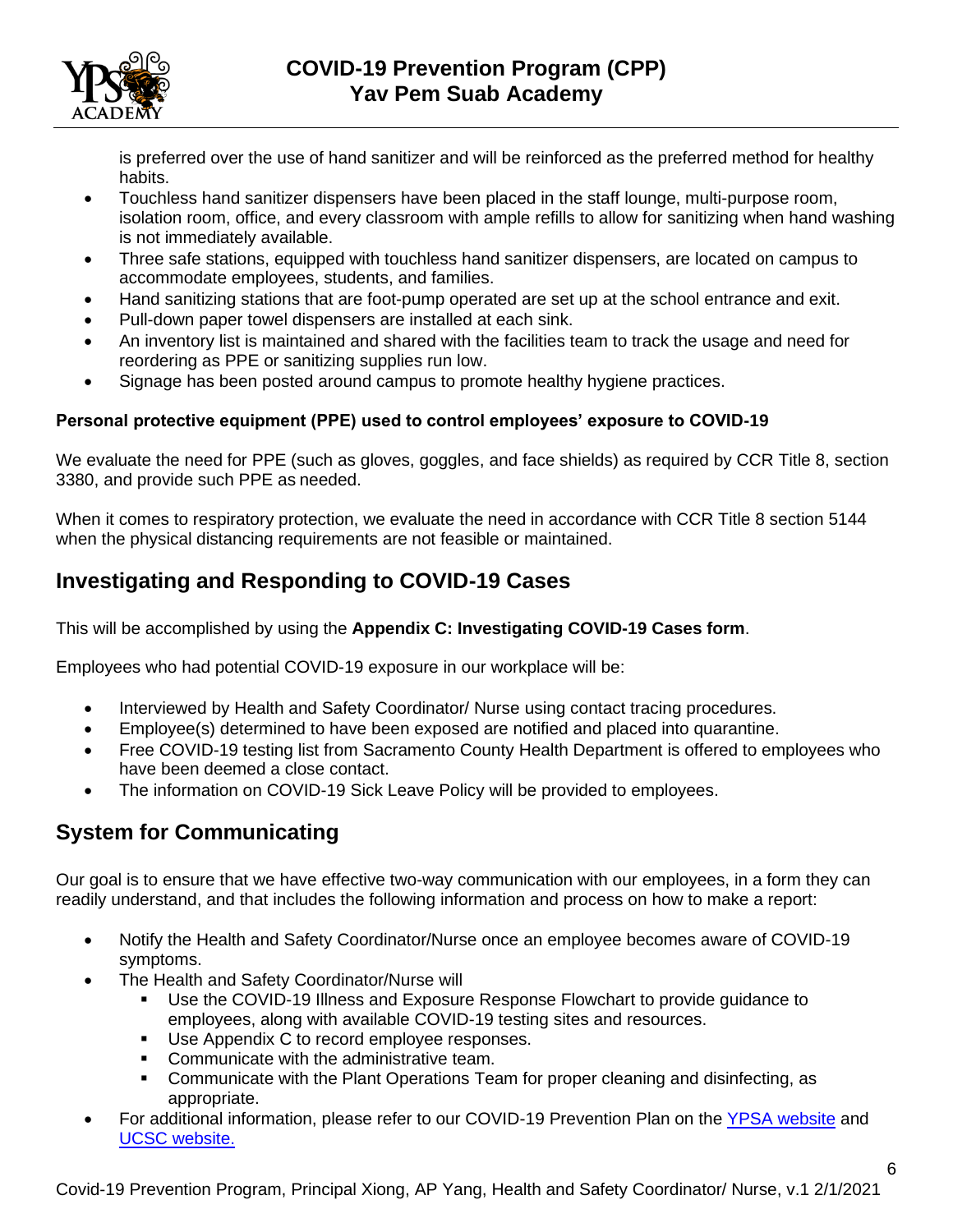

## **Training and Instruction**

We will provide effective training and instruction that includes:

- COVID-19 policies and procedures to protect employees from COVID-19 hazards
- COVID-19 related benefits to which the employee may be entitled under applicable federal, state, or local laws
- COVID-19 Symptoms, Transmission, and Preventative Measures
- COVID-19 Symptoms, and the importance of obtaining a COVID-19 test and not coming to work if the employee has COVID-19 symptoms
- COVID-19 Safe Station process and procedures
	- Daily mandated health screening station process and procedures
	- Proper use of facial covering
	- **Enhanced proper hand hygiene**
	- Social distancing
	- Proper application and use of gloves
	- Health office procedures
	- **■** Isolation room procedures
- COVID-19 training modules through Safe Schools Training platform
	- **Coronavirus; Managing Stress and Anxiety**
	- Coronavirus: Transitioning to a Remote Workforce
	- **Coronavirus: Cleaning and Disinfecting your Workplace**
	- Coronavirus: Awareness
- **Appendix D: COVID-19 Training Roster** is used to document these trainings

## **Exclusion of COVID-19 Cases**

Where we have a COVID-19 case in our workplace, we will limit transmission by:

- Ensuring that COVID-19 cases are excluded from the workplace until the return-to-work requirements are met.
- Excluding employees with COVID-19 exposure from the workplace for 14 days after the last known COVID-19 exposure to a COVID-19 case.
- Continuing and maintaining an employee's earnings, seniority, and all other employee rights and benefits whenever we've demonstrated that the COVID-19 exposure is work related. This will be accomplished by working closely with the business office to ensure that all COVID-19 policies are followed.
- Providing employees, at the time of exclusion, with information on available benefits.

# **Reporting, Recordkeeping, and Access**

It is our policy to:

- Report information about COVID-19 cases at our workplace to the local health department whenever required by law, and provide any related information requested by the local health department.
- Report immediately to Cal/OSHA any COVID-19-related serious illnesses or death, as defined under CCR Title 8 section 330(h), of an employee occurring in our place of employment or in connection with any employment.
- Maintain records of the steps taken to implement our written COVID-19 Prevention Program in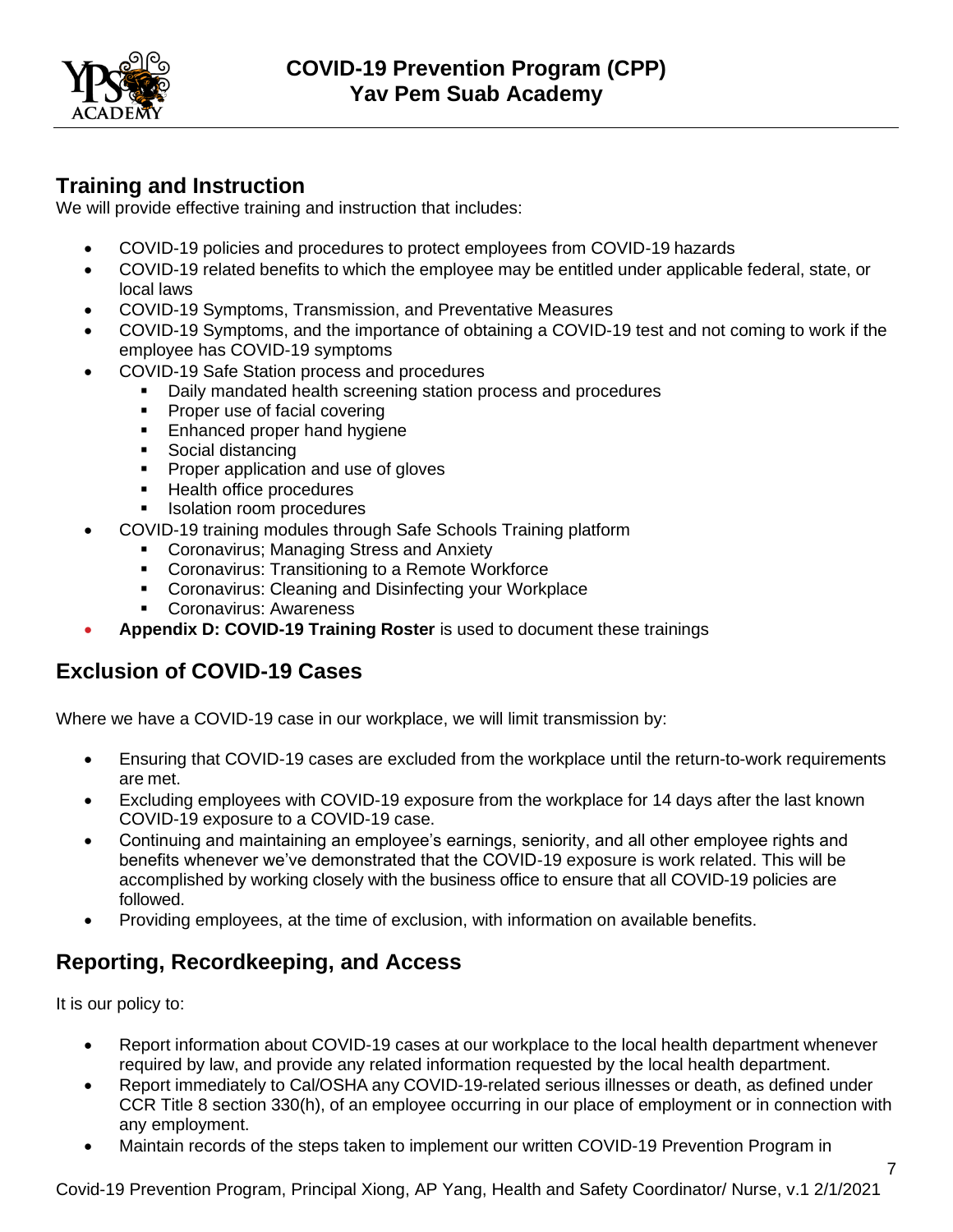

accordance with CCR Title 8 section3203(b).

- Make our written COVID-19 Prevention Program available at the workplace to employees, authorized employee representatives, and to representatives of Cal/OSHA immediately upon request.
- Use the **Appendix C: Investigating COVID-19 Cases** form to keep a record of and track all COVID-19 cases. The information will be made available to employees, authorized employee representatives, or as otherwise required by law, with personal identifying information removed.

## **Return-to-Work Criteria**

- COVID-19 cases with COVID-19 symptoms will not return to work until all the following have occurred:
	- At least 24 hours have passed since a fever of 100.4 or higher has resolved without the use of fever-reducing medications.
	- COVID-19 symptoms have improved.
	- At least 14 days have passed since COVID-19 symptoms first appeared.
- COVID-19 cases who tested positive but never developed COVID-19 symptoms will not return to work until a minimum of 14 days have passed since the date of specimen collection of their first positive COVID-19 test.
- A negative COVID-19 test will not be required for an employee to return to work.
- If an order to isolate or quarantine an employee is issued by a local or state health official, the employee will not return to work until the period of isolation or quarantine is completed or the order is lifted. If no period was specified, then the period will be 14 days from the time the order to isolate was effective, or 14 days from the time the order to quarantine was effective.

**Lee Yang, Superintendent Urban Charter Schools Collective**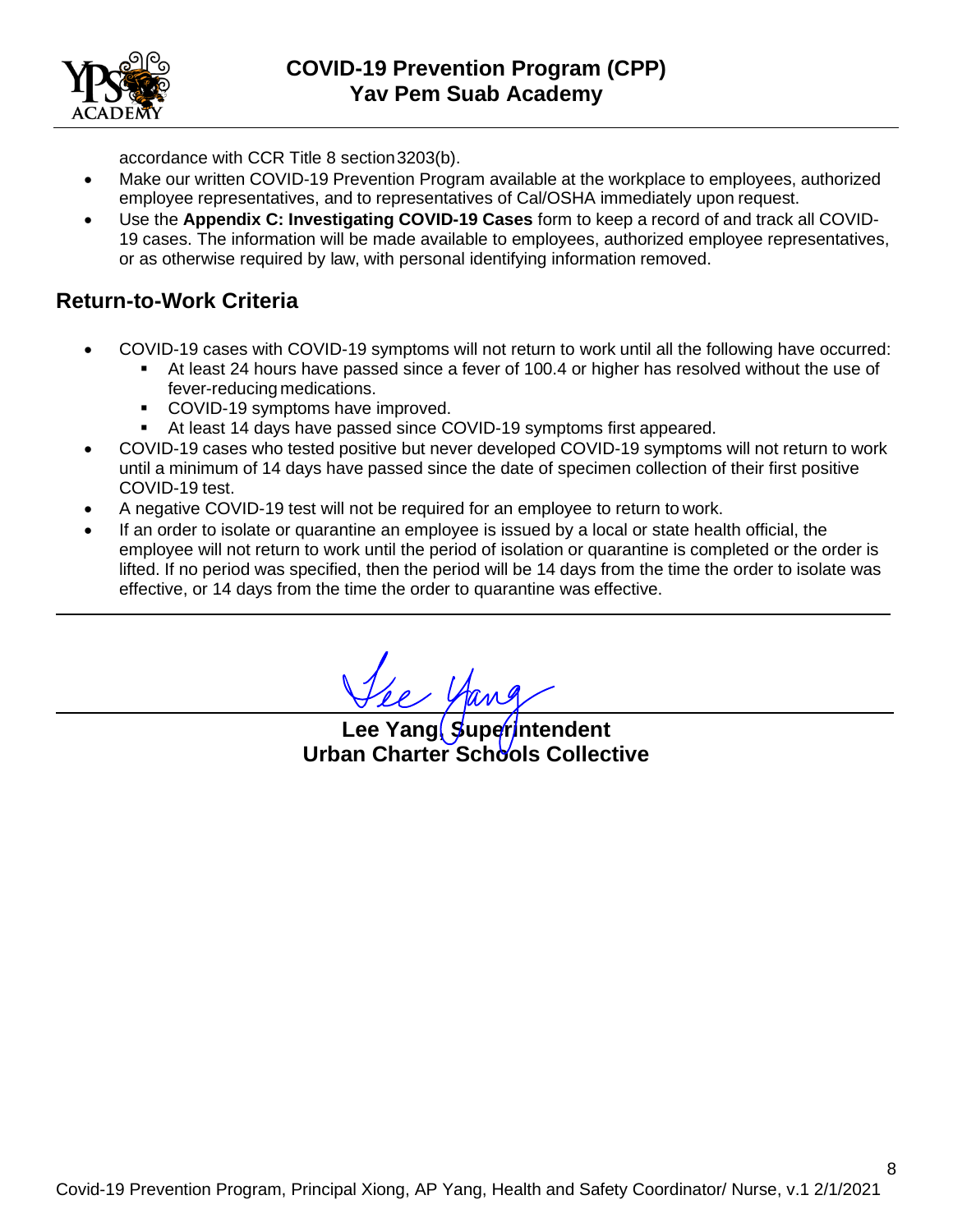

# **Appendix A: Identification of COVID-19 Hazards**

All persons, regardless of symptoms or negative COVID-19 test results, will be considered potentially infectious. Particular attention will be paid to areas where people may congregate or come in contact with one another, regardless of whether employees are performing an assigned work task or not. For example: meetings, entrances, bathrooms, hallways, aisles, walkways, elevators, break or eating areas, cool-down areas, and waiting areas.

Evaluation of potential workplace exposure will be to all persons at the school or who may enter the school, including scholars, families, employees of other entities, or members of the public. We will consider how employees and other persons enter, leave, and travel through the workplace, in addition to addressing fixed work locations.

#### **Person conducting the evaluation**:

**Date**:

#### **Name(s) of employee and authorized employee representative that participated**:

| Interaction, area, activity,<br>work task, process,<br>equipment and material<br>that potentially exposes<br>employees to COVID-19<br>hazards | <b>Places and times</b> | Potential for COVID-19<br>exposures and employees<br>affected, including members<br>of the public and employees<br>of other employers | <b>Existing and/or</b><br>additional COVID-19<br>prevention controls,<br>including barriers,<br>partitions and<br>ventilation |
|-----------------------------------------------------------------------------------------------------------------------------------------------|-------------------------|---------------------------------------------------------------------------------------------------------------------------------------|-------------------------------------------------------------------------------------------------------------------------------|
|                                                                                                                                               |                         |                                                                                                                                       |                                                                                                                               |
|                                                                                                                                               |                         |                                                                                                                                       |                                                                                                                               |
|                                                                                                                                               |                         |                                                                                                                                       |                                                                                                                               |
|                                                                                                                                               |                         |                                                                                                                                       |                                                                                                                               |
|                                                                                                                                               |                         |                                                                                                                                       |                                                                                                                               |
|                                                                                                                                               |                         |                                                                                                                                       |                                                                                                                               |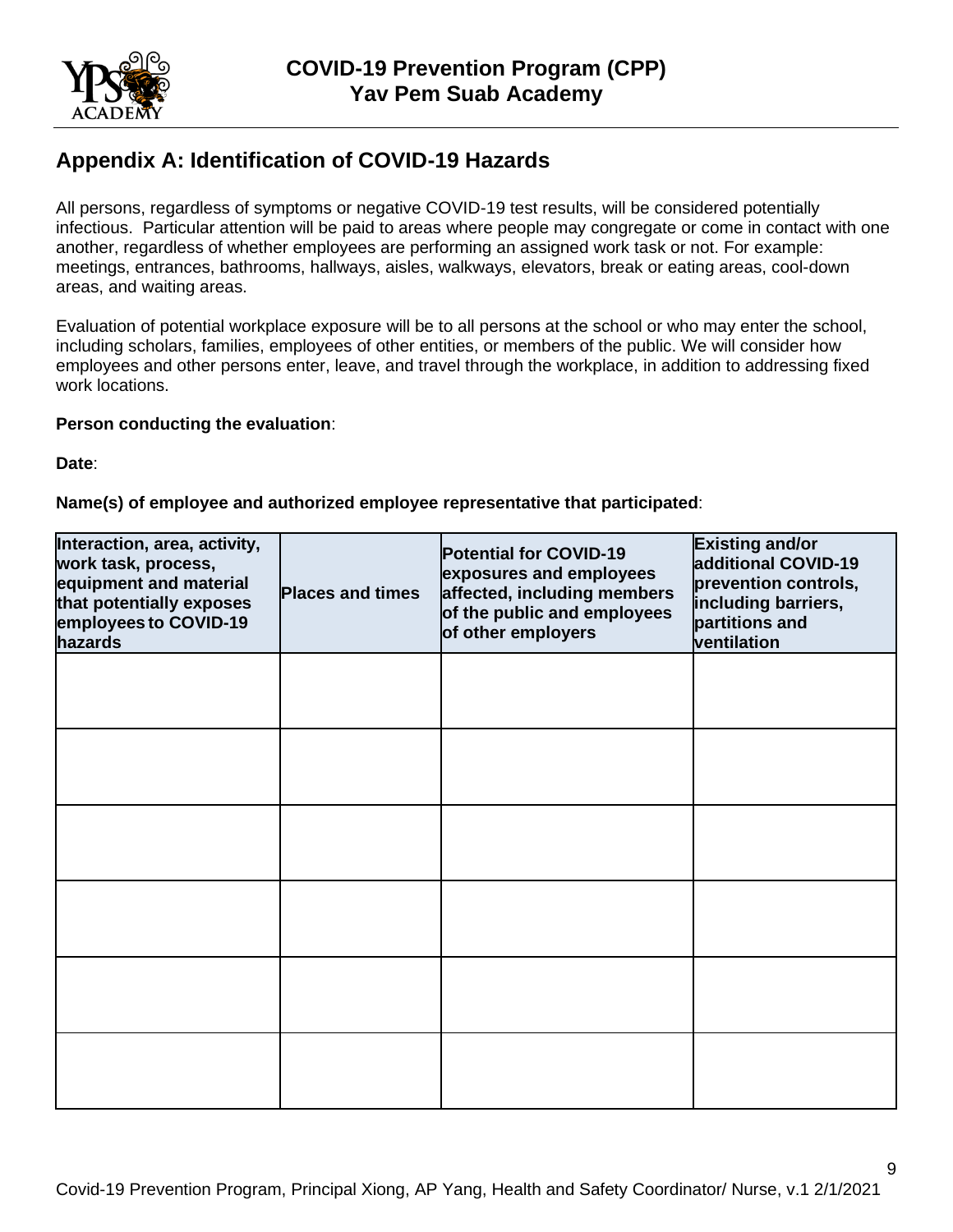

## **COVID-19 Prevention Program (CPP) Yav Pem Suab Academy**

| Interaction, area, activity,<br>work task, process,<br>equipment and material<br>that potentially exposes<br>employees to COVID-19<br>hazards | <b>Places and times</b> | <b>Potential for COVID-19</b><br>exposures and employees<br>affected, including members<br>of the public and employees<br>of other employers | <b>Existing and/or</b><br>additional COVID-19<br>prevention controls,<br>including barriers,<br>partitions and<br>ventilation |
|-----------------------------------------------------------------------------------------------------------------------------------------------|-------------------------|----------------------------------------------------------------------------------------------------------------------------------------------|-------------------------------------------------------------------------------------------------------------------------------|
|                                                                                                                                               |                         |                                                                                                                                              |                                                                                                                               |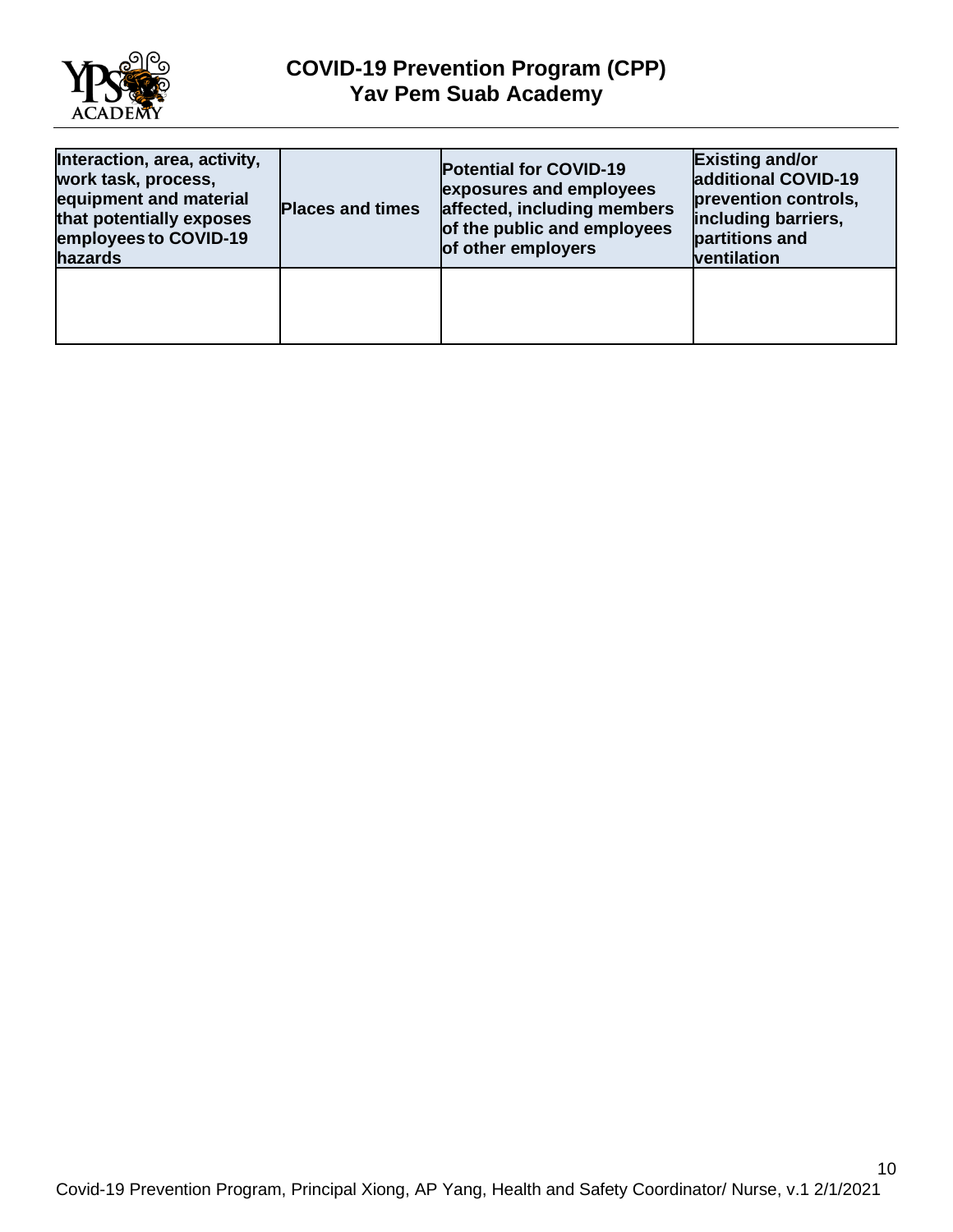

# **Appendix B: COVID-19 Inspections**

**Date:** 

**Name of person conducting the inspection**:

**Work location evaluated**:

| <b>Exposure Controls</b>                                                                        | <b>Status</b> | <b>Person Assigned</b><br>to Correct | <b>Date Corrected</b> |
|-------------------------------------------------------------------------------------------------|---------------|--------------------------------------|-----------------------|
| Engineering                                                                                     |               |                                      |                       |
| Barriers/partitions                                                                             |               |                                      |                       |
| Ventilation (amount of fresh air and<br>filtration maximized)                                   |               |                                      |                       |
| Additional room air filtration                                                                  |               |                                      |                       |
| Touchless Thermometers for temperature check,<br>computer with health survey questions          |               |                                      |                       |
| <b>Administrative</b>                                                                           |               |                                      |                       |
| Physical distancing                                                                             |               |                                      |                       |
| Surface cleaning and disinfection<br>(frequently enough and adequate<br>supplies)               |               |                                      |                       |
| Hand washing facilities (adequate<br>numbers and supplies)                                      |               |                                      |                       |
| Disinfecting and hand sanitizing solutions being<br>used according to manufacturer instructions |               |                                      |                       |
| Mandatory Staff Health Screenings                                                               |               |                                      |                       |
| <b>COVID-19 Safe Stations</b>                                                                   |               |                                      |                       |
| <b>PPE</b> (not shared, available and being worn)                                               |               |                                      |                       |
| Reusable Face coverings cleaned daily<br>Disposable face coverings replaced daily               |               |                                      |                       |
| Gloves                                                                                          |               |                                      |                       |
| Face shields/goggles                                                                            |               |                                      |                       |
| <b>Respiratory protection</b>                                                                   |               |                                      |                       |
| Plexiglass shields, vinyl dividers, and partitions<br>placed in work areas                      |               |                                      |                       |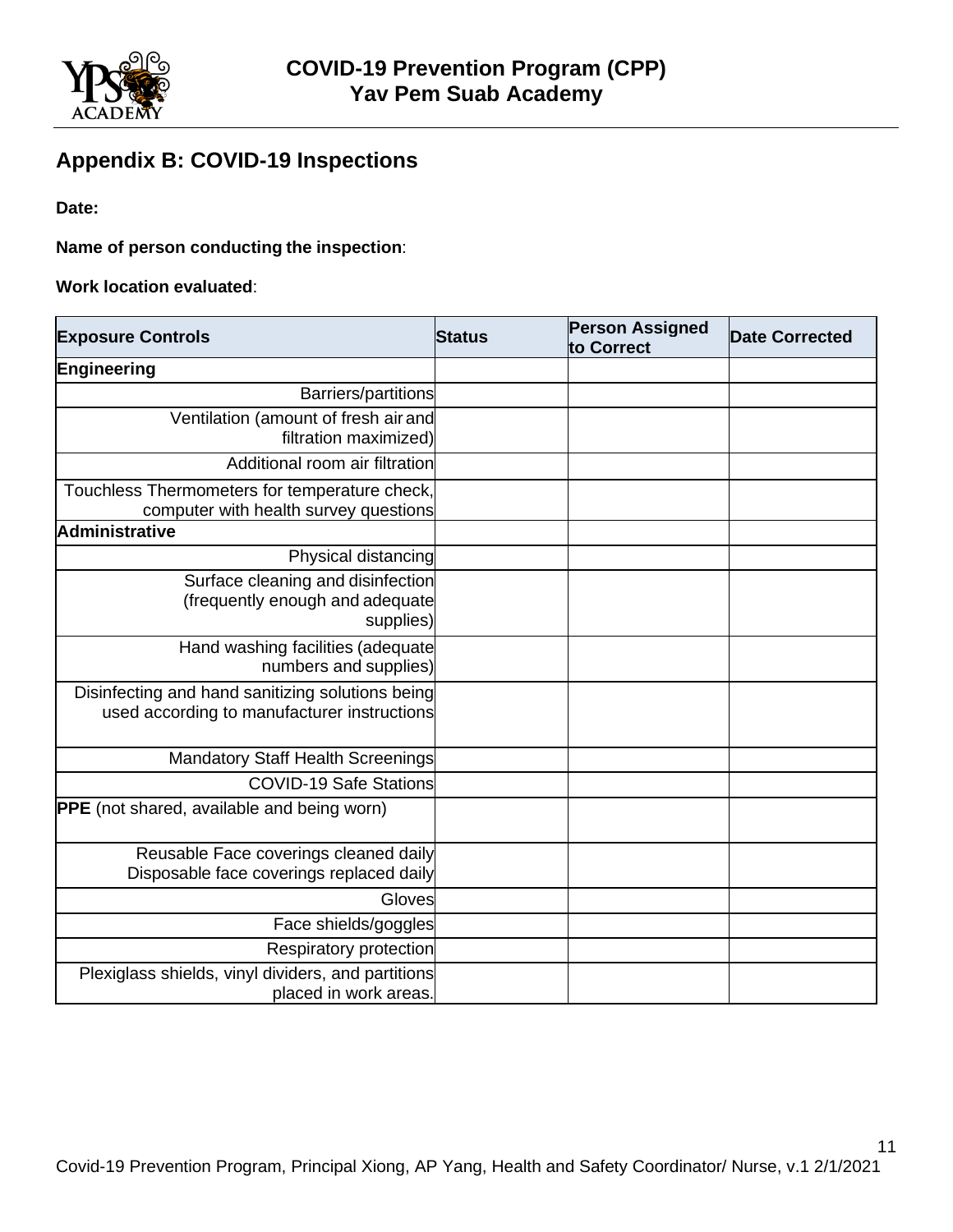

## **Appendix C: Investigating COVID-19 Cases**

All personal identifying information of COVID-19 cases or symptoms will be kept confidential. All COVID-19 testing, or related medical services provided by us will be provided in a manner that ensures the confidentiality of employees, with the exception of unredacted information on COVID-19 cases that will be provided immediately upon request to the local health department, CDPH, Cal/OSHA, the National Institute for Occupational Safety and Health (NIOSH), or as otherwise required by law.

All employees' medical records will also be kept confidential and not disclosed or reported without the employee's express written consent to any person within or outside the workplace, with the following exceptions: (1) Unredacted medical records provided to the local health department, CDPH, Cal/OSHA, NIOSH, or as otherwise required by law immediately upon request; and (2) Records that do not contain individually identifiable medical information or from which individually identifiable medical information has been removed.

**Date:** 

#### **Name of person conducting the investigation**:

| <b>Employee (or non-</b><br>employee*) name:                                                      | <b>Occupation (if non-</b><br>employee, why they<br>were in the workplace):                                           |
|---------------------------------------------------------------------------------------------------|-----------------------------------------------------------------------------------------------------------------------|
| <b>Location where</b><br>employee worked (or<br>non-employee was<br>present in the<br>workplace): | Date investigation was<br>initiated:                                                                                  |
| Was COVID-19 test<br>offered?                                                                     | Name(s) of staff<br>involved in the<br>investigation:                                                                 |
| Date and time the<br>COVID-19 case was<br>last present in the<br>workplace:                       | Date of the positive or<br>negative test and/or<br>diagnosis:                                                         |
| Date the case first had<br>one or more COVID-19<br>symptoms:                                      | <b>Information received</b><br>regarding COVID-19<br>test results and onset<br>of symptoms (attach<br>documentation): |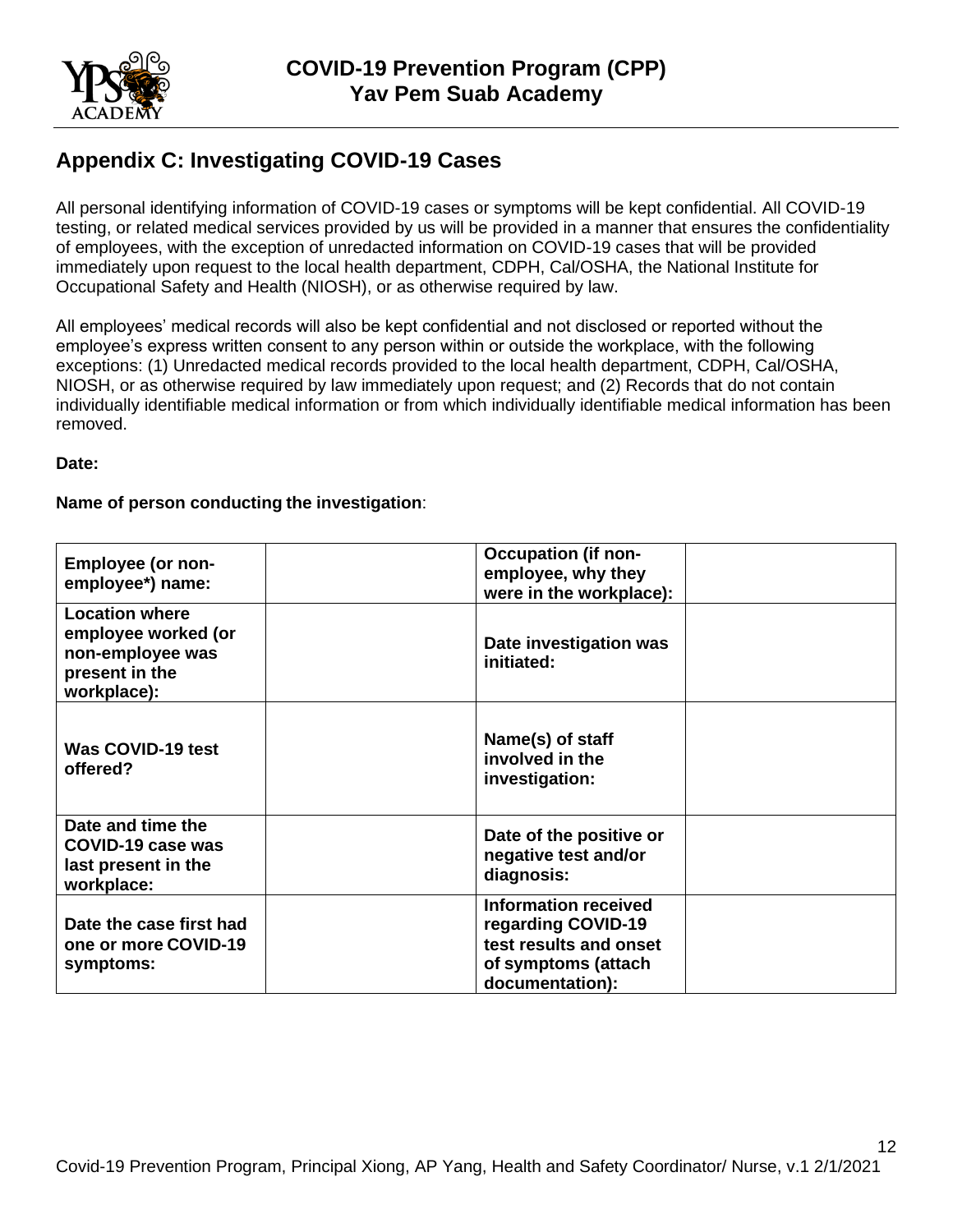

| <b>Results of the</b>                                                                                                                                                                                                                                 |
|-------------------------------------------------------------------------------------------------------------------------------------------------------------------------------------------------------------------------------------------------------|
| evaluation of the<br>COVID-19 case and all<br>locations at the<br>workplace that may<br>have been visited by<br>the COVID-19 case<br>during the high-risk<br>exposure period, and<br>who may have been<br>exposed (attach<br>additional information): |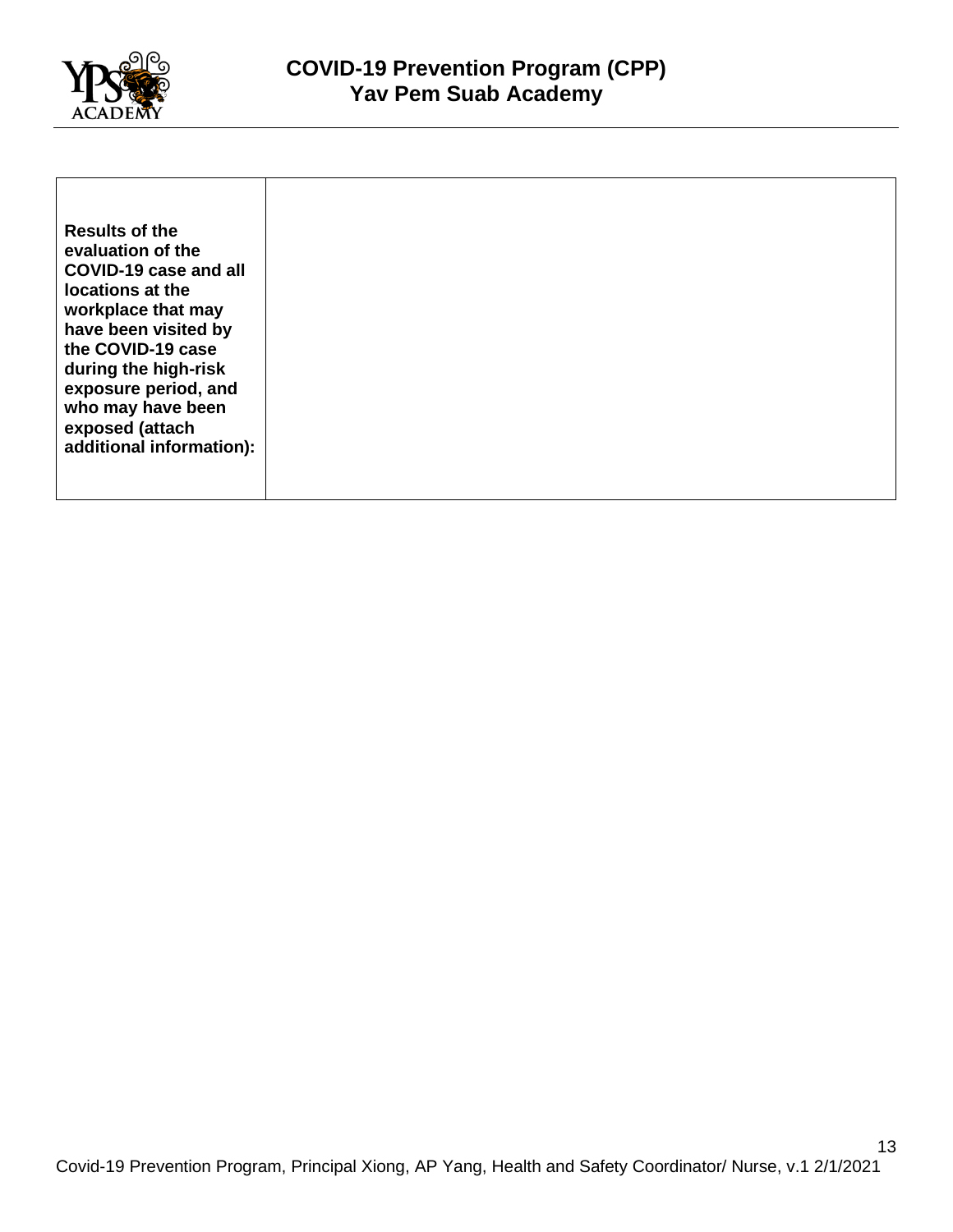

| Notice given (within one business day, in a way that does not reveal any personal identifying<br>information of the COVID-19 case) of the potential COVID-19 exposure to: |                                             |                                                                 |  |
|---------------------------------------------------------------------------------------------------------------------------------------------------------------------------|---------------------------------------------|-----------------------------------------------------------------|--|
|                                                                                                                                                                           | Date:                                       |                                                                 |  |
| All employees who<br>may have had COVID-<br>19 exposure and their<br>authorized<br>representatives.                                                                       | Names of employees that<br>were notified:   |                                                                 |  |
|                                                                                                                                                                           | Date:                                       |                                                                 |  |
| Independent<br>contractors and other<br>employers present at<br>the workplace during<br>the high-risk exposure<br>period.                                                 | Names of individuals that<br>were notified: |                                                                 |  |
| What were the<br>workplace conditions<br>that could have<br>contributed to the risk<br>of COVID-19 exposure?                                                              |                                             | What could be done<br>to reduce exposure to<br><b>COVID-19?</b> |  |
| <b>Was local health</b>                                                                                                                                                   |                                             |                                                                 |  |
| department notified?                                                                                                                                                      |                                             | Date:                                                           |  |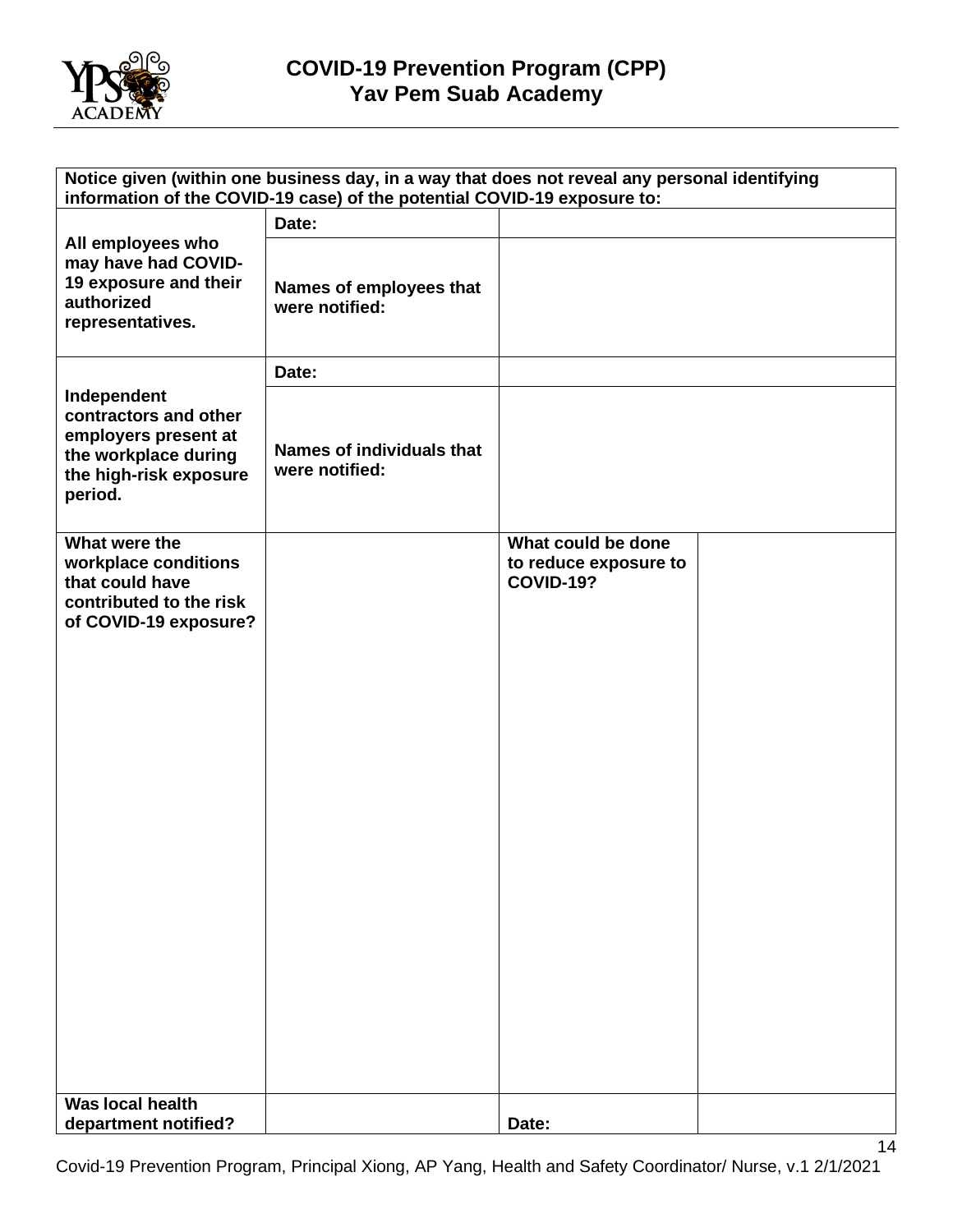

**Notice given (within one business day, in a way that does not reveal any personal identifying information of the COVID-19 case) of the potential COVID-19 exposure to:**

\*Should an employer be made aware of a non-employee infection source COVID-19 status.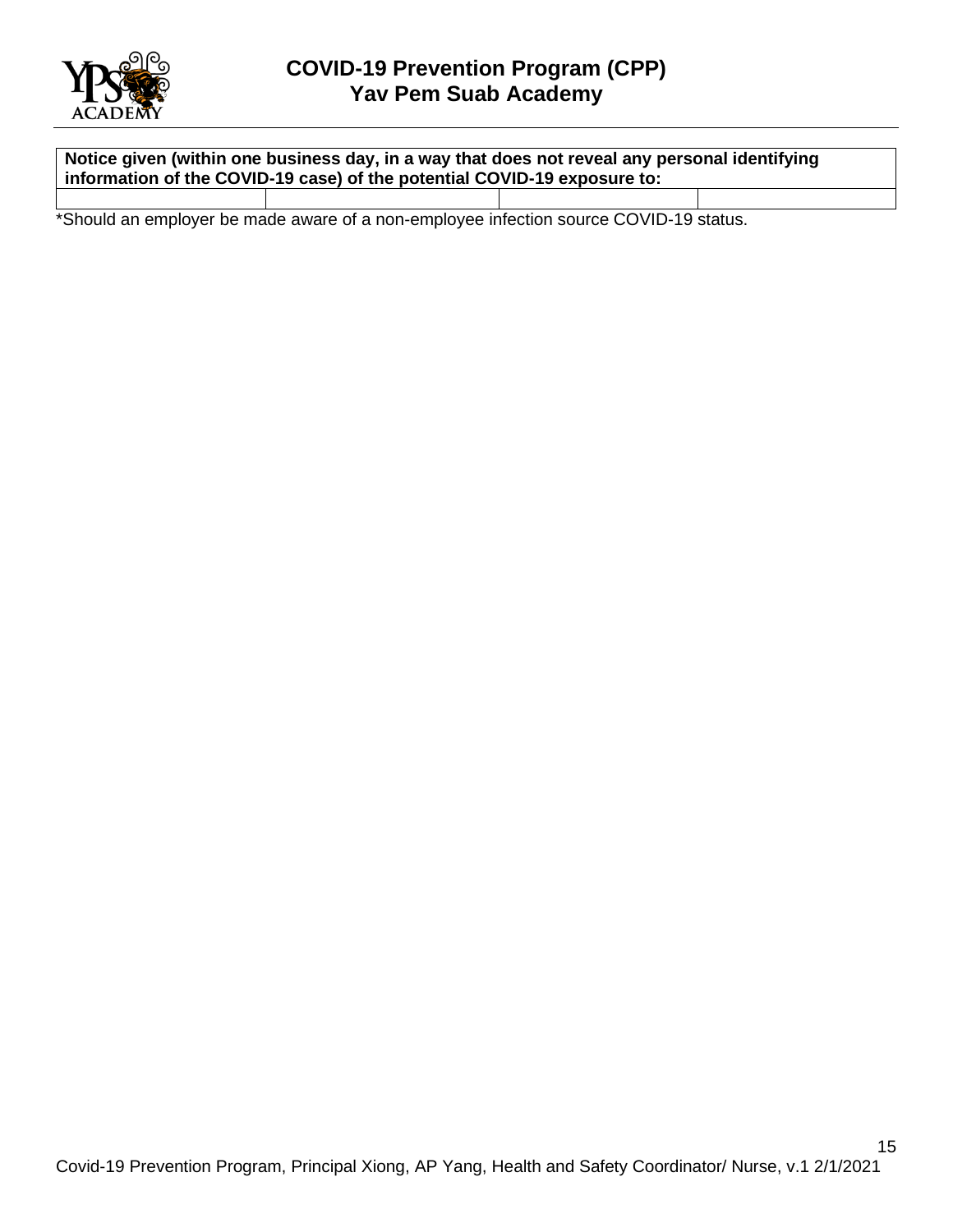

# **Appendix D: COVID-19 Training Roster**

**Date:**

**Person that conducted the training**:

| <b>Employee Name</b> | Signature |
|----------------------|-----------|
|                      |           |
|                      |           |
|                      |           |
|                      |           |
|                      |           |
|                      |           |
|                      |           |
|                      |           |
|                      |           |
|                      |           |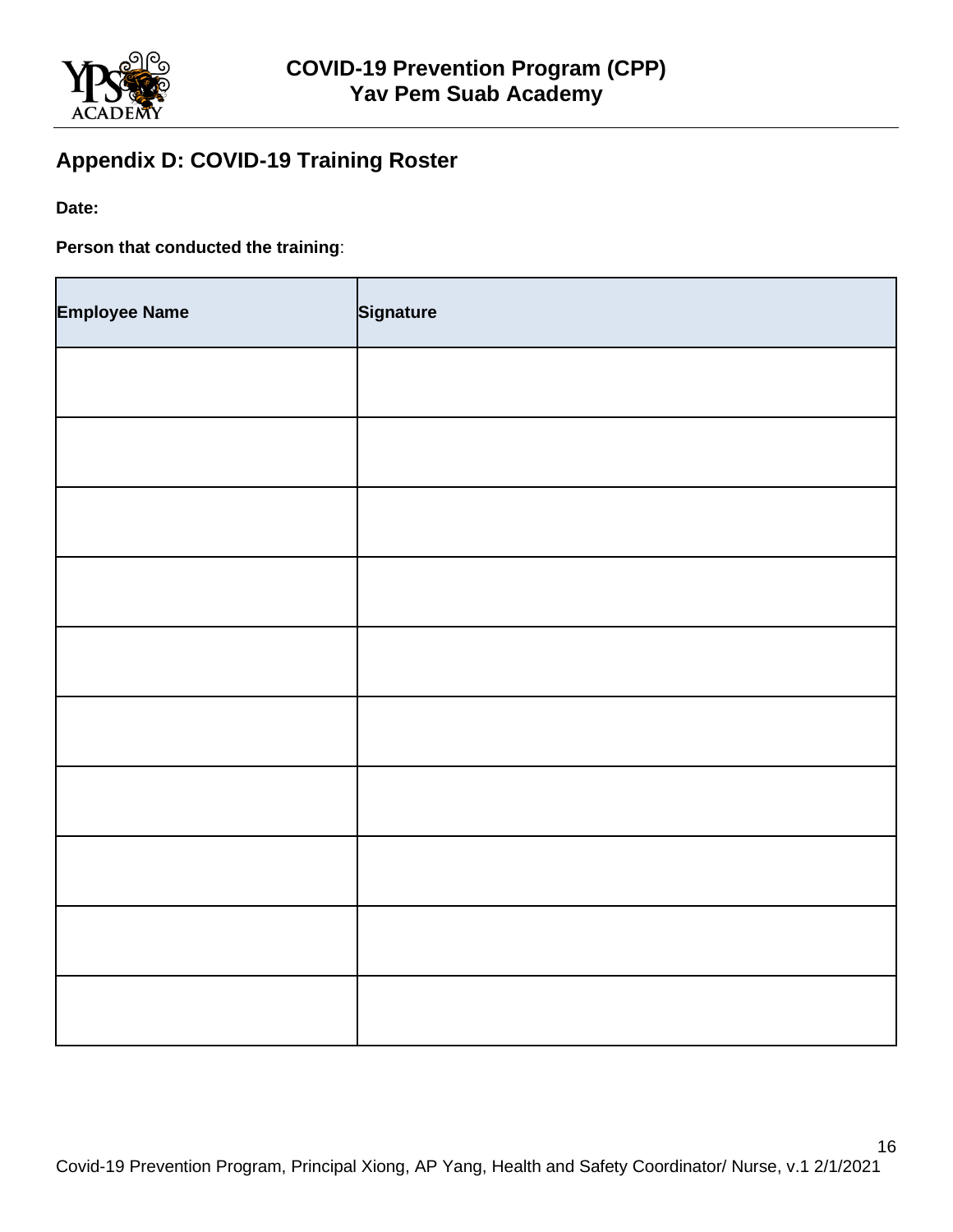

## <span id="page-16-0"></span>**Additional Consideration #1**

## **Multiple COVID-19 Infections and COVID-19 Outbreaks**

*This section will need to be added to your CPP if your workplace is identified by a local health department as the location of a COVID-19 outbreak, or there are three or more COVID-19 cases in your workplace within a 14-day period. Reference section [3205.1](https://www.dir.ca.gov/title8/3205_1.html) for details.*

This section of CPP will stay in effect until there are no new COVID-19 cases detected in our workplace for a 14-day period.

#### **COVID-19 testing**

- We will provide a list of COVID-19 testing sites from the Sacramento County Health Department to all employees in our exposed workplace except for employees who were not present during the period of an outbreak identified by a local health department or the relevant 14-day period. COVID-19 testing will be provided at no cost to employees.
- Refer to COVID-19 Illness and Response Flowchart
- COVID-19 testing consists of the following:
	- o All employees in our exposed workplace will be immediately tested and then tested again one week later. Negative COVID-19 test results of employees with COVID-19 exposure will not impact the duration of any quarantine period required by, or orders issued by, the local health department.
	- $\circ$  After the first two COVID-19 tests, we will continue to provide COVID-19 testing of employees who remain at the workplace at least once per week, or more frequently if recommended by the local health department, until there are no new COVID-19 cases detected in our workplace for a 14-day period.
	- o We will provide additional testing when deemed necessary by Cal/OSHA.

#### **Exclusion of COVID-19 cases**

We will ensure COVID-19 cases and employees who had COVID-19 exposure are excluded from the workplace in accordance with our CPP **Exclusion of COVID-19 Cases** and **Return to Work Criteria**  requirements, and local health officer orders if applicable.

#### **Investigation of workplace COVID-19 illness**

We will immediately investigate and determine possible workplace-related factors that contributed to the COVID-19 outbreak in accordance with our CPP **Investigating and Responding to COVID-19 Cases**.

#### **COVID-19 investigation, review and hazard correction**

In addition to our CPP **Identification and Evaluation of COVID-19 Hazards** and **Correction of COVID-19 Hazards**, we will immediately perform a review of potentially relevant COVID-19 policies, procedures, and controls and implement changes as needed to prevent further spread of COVID-19.

The investigation and review will be documented and include:

• Investigation of new or unabated COVID-19 hazards including:

17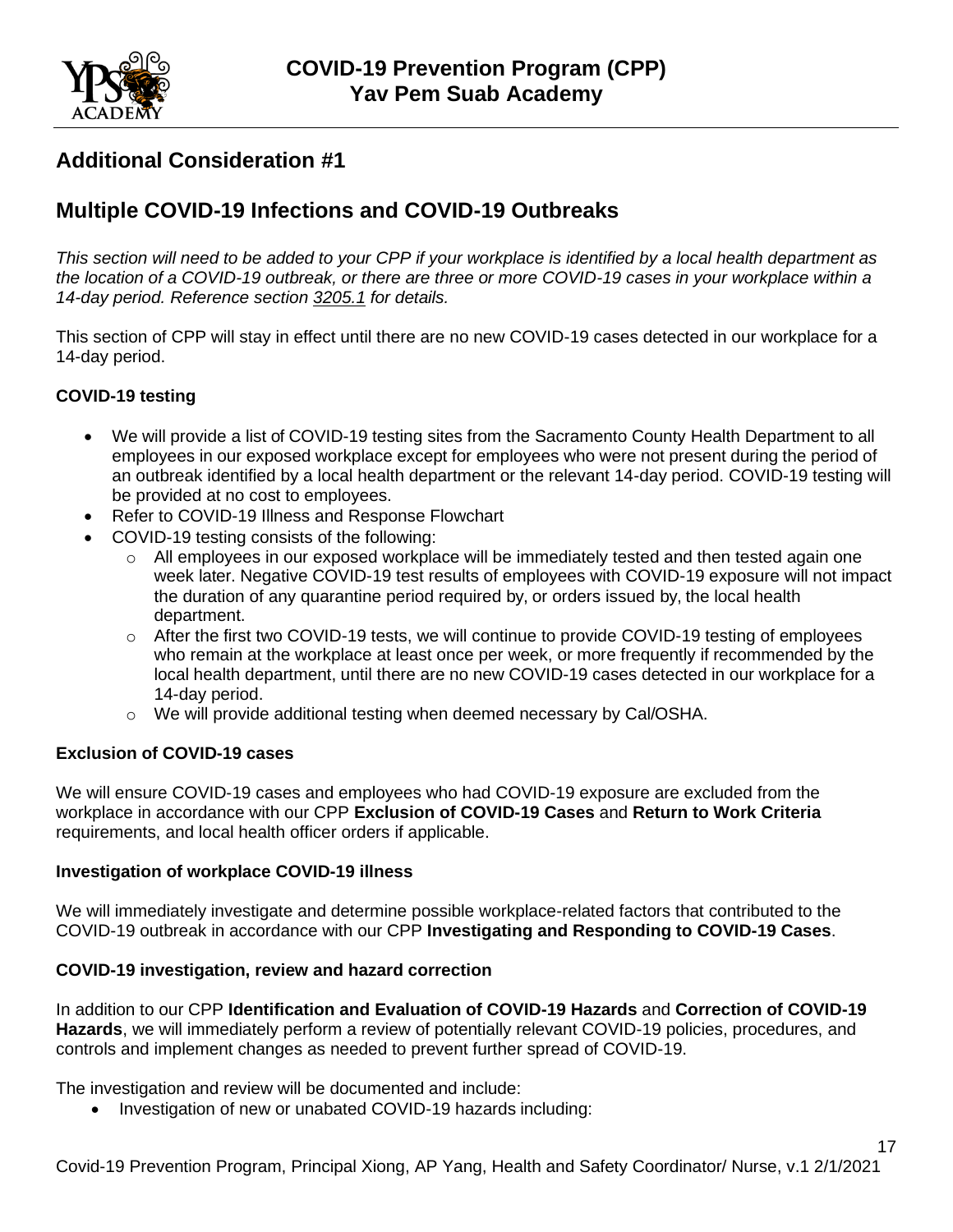

- Our leave policies and practices and whether employees are discouraged from remaining home when sick.
	- Our COVID-19 testing policies.
	- **■** Insufficient outdoor air.
	- Insufficient air filtration.
	- Lack of physical distancing.
- Updating the review:
	- Every thirty days that the outbreak continues.
	- In response to new information or to new or previously unrecognized COVID-19 hazards.
	- When otherwise necessary.
- Implementing changes to reduce the transmission of COVID-19 based on the investigation and review. We will consider:
	- **■** Moving indoor tasks outdoors or having them performed remotely.
	- **EXEDENT** Increasing outdoor air supply when work is done indoors.
	- **■** Improving air filtration.
	- **•** Increasing physical distancing as much as possible.
	- Respiratory protection.

#### **Notifications to the local health department**

- Immediately, but no longer than 48 hours after learning of three or more COVID-19 cases in our workplace, we will contact the local health department for guidance on preventing the further spread of COVID-19 within the workplace.
- We will provide to the local health department the total number of COVID-19 cases and for each COVID-19 case, the name, contact information, occupation, workplace location, the hospitalization and/or fatality status, and any other information requested by the local health department. We will continue to give notice to the local health department of any subsequent COVID-19 cases at our workplace.